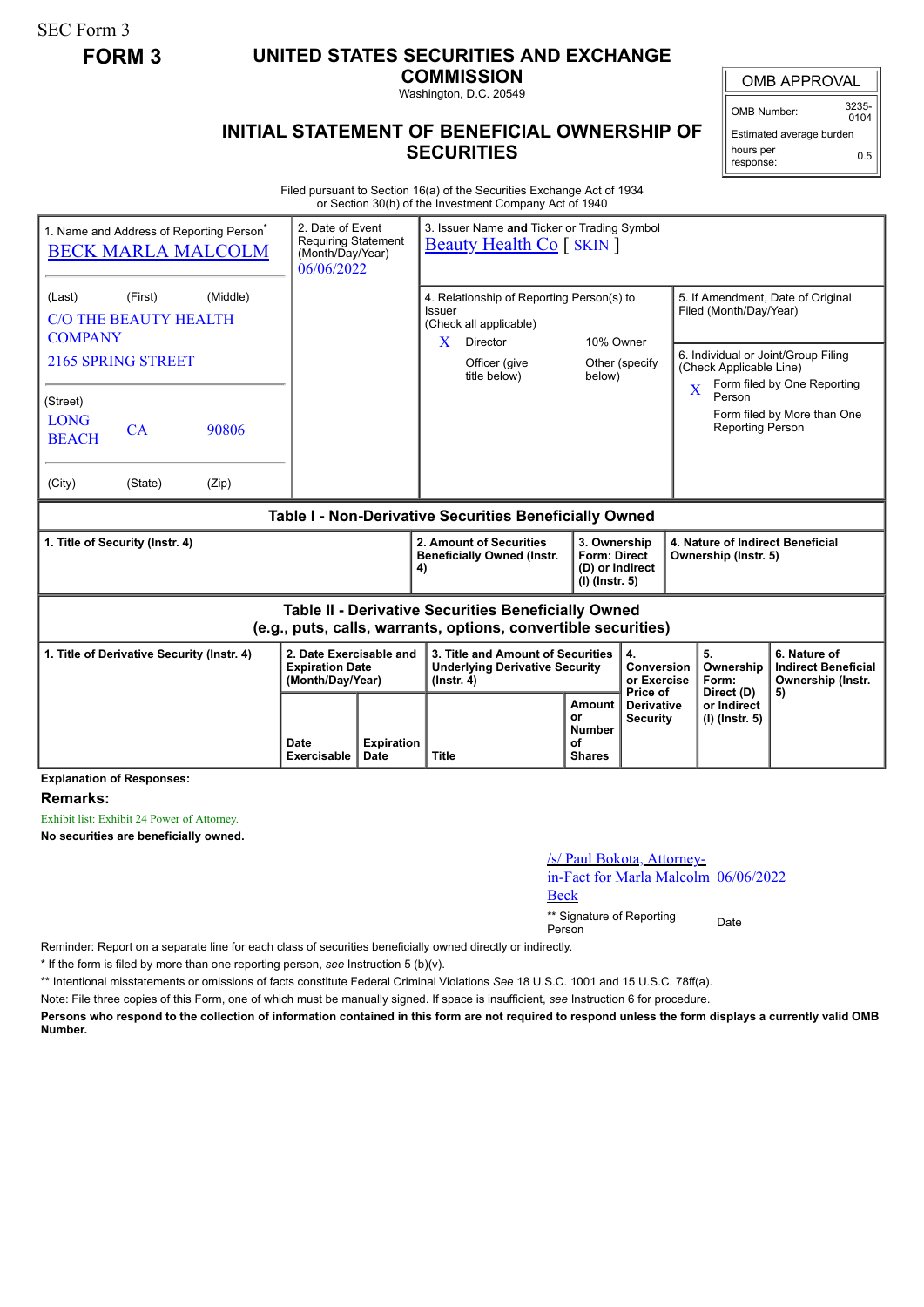## **POWER OF ATTORNEY Marla Beck**

With respect to holdings of and transactions in securities issued by The Beauty Health Company (the "Company"), the undersigned hereby constitutes and appoints the individuals named on Schedule A attached hereto and as may be amended from time to time, or any of them signing singly, with full power of substitution and resubstitution, to act as the undersigned's true and lawful attorney-in-fact to:

- 1. prepare, execute in the undersigned's name and on the undersigned's behalf, and submit to the United States Securities and Exchange Commission (the "SEC") a Form ID, including amendments thereto, and any other documents necessary or appropriate to obtain and/or regenerate codes and passwords enabling the undersigned to make electronic filings with the SEC of reports required by Section 16(a) of the Securities Exchange Act of 1934, as amended, or any rule or regulation of the SEC;
- 2. execute for and on behalf of the undersigned, Forms 3, 4, and 5 in accordance with Section 16 of the Securities Exchange Act of 1934, as amended, and the rules thereunder;
- 3. do and perform any and all acts for and on behalf of the undersigned which may be necessary or desirable to complete and execute any such Form 3, 4, or 5, complete and execute any amendment or amendments thereto, and timely file such form with the SEC and any stock exchange or similar authority; and
- 4. take any other action of any type whatsoever in connection with the foregoing which, in the opinion of such attorney-in-fact, may be of benefit to, in the best interest of, or legally required by, the undersigned, it being understood that the documents executed by such attorney-in-fact on behalf of the undersigned pursuant to this Power of Attorney shall be in such form and shall contain such terms and conditions as such attorney-in-fact may approve in his or her discretion.

The undersigned hereby grants to each such attorney-in-fact full power and authority to do and perform any and every act and thing whatsoever requisite, necessary, or proper to be done in the exercise of any of the rights and powers herein granted, as fully to all intents and purposes as the undersigned might or could do if personally present, with full power of substitution and resubstitution or revocation, hereby ratifying and confirming all that such attorney-in-fact, or such attorneys-in-fact substitute or substitutes, shall lawfully do or cause to be done by virtue of this Power of Attorney and the rights and powers herein granted.

The undersigned acknowledges that the foregoing attorneys-in-fact, in serving in such capacity at the request of the undersigned, are not assuming, nor is the Company assuming, any of the undersigned's responsibilities to comply with Section 16 of the Securities Exchange Act of 1934, as amended.

This Power of Attorney shall remain in full force and effect until the undersigned is no longer required to file Forms 3, 4, and 5 with respect to the undersigned's holdings of and transactions in securities issued by the Company, unless earlier revoked by the undersigned in a signed writing delivered to the foregoing attorneys-in-fact.

IN WITNESS WHEREOF, the undersigned has caused this Power of Attorney to be executed as of this 6th day of June, 2022.

> /s/ Marla Beck Marla Beck